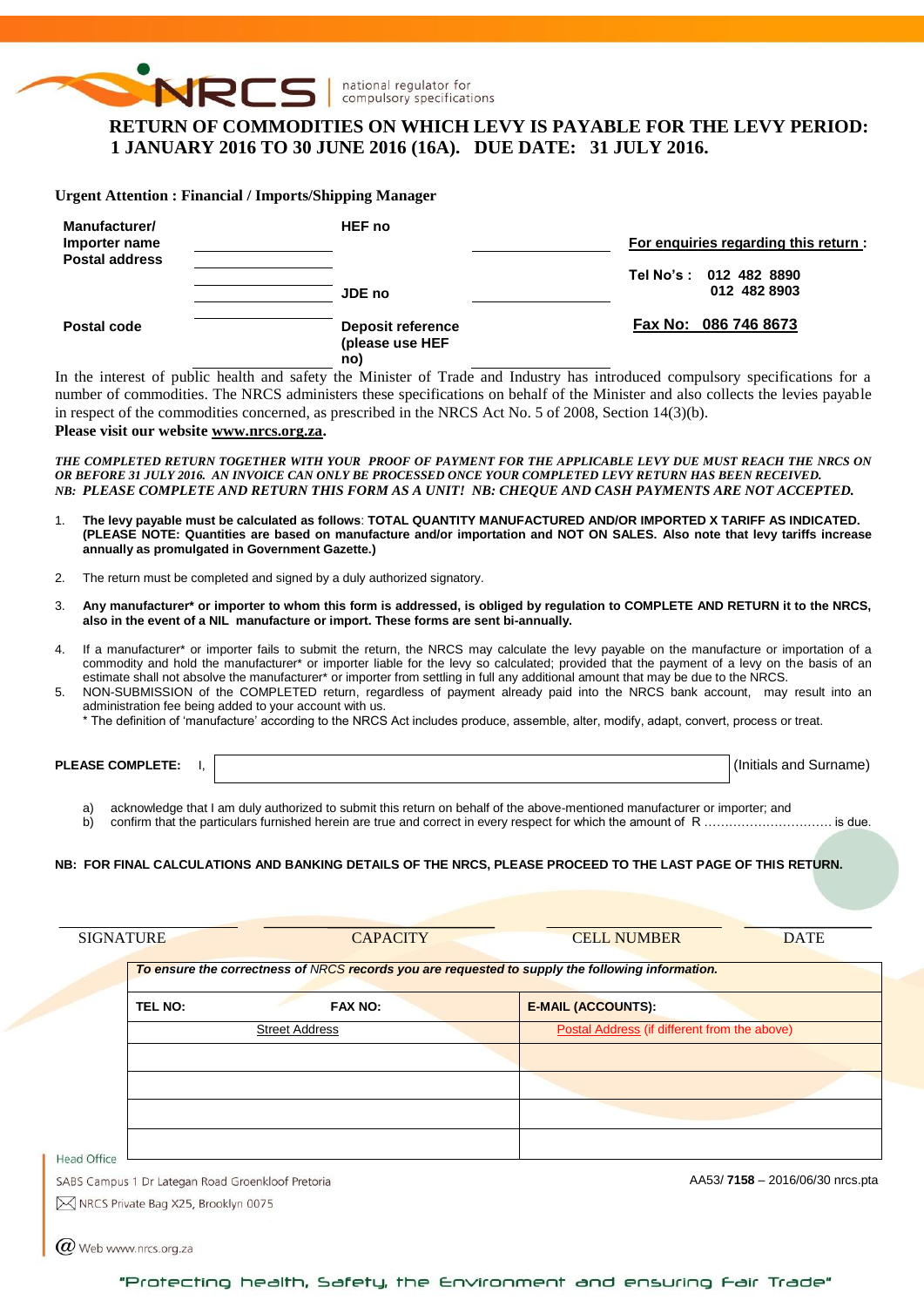#### **LIGHTERS FOR CIGARETTES, CIGARS AND PIPES**

| Code | Description of commodity                                            | <b>Ouantity</b><br>manufactured<br><b>Jan to March</b> | Ouantity<br>imported<br><b>Jan to March</b> | Ouantity<br>Manufactured<br>Apr to June | Ouantity<br>Imported<br>Apr to June | <b>Total</b> | Unit            | <b>Tariff</b>      | Levy payable |  |
|------|---------------------------------------------------------------------|--------------------------------------------------------|---------------------------------------------|-----------------------------------------|-------------------------------------|--------------|-----------------|--------------------|--------------|--|
| 4510 | (VC 8076)<br>Disposable lighters (for cigarettes, cigars and pipes) |                                                        |                                             |                                         |                                     |              | 100<br>Lighters | R <sub>3</sub> ,18 |              |  |
| 4511 | (VC 8076)<br>Refillable lighters (for cigarettes, cigars and pipes) |                                                        |                                             |                                         |                                     |              | 100<br>Lighters | R3,18              |              |  |

## **FOOTWEAR**

| Code | Description of commodity            | Ouantity<br>manufactured<br><b>Jan to March</b> | Ouantity<br>imported<br><b>Jan to March</b> | Ouantity<br>Manufactured<br>Apr to June | <b>Ouantity</b><br>Imported<br>Apr to June | <b>Total</b> | Unit | <b>Tariff</b>      | Levy payable |
|------|-------------------------------------|-------------------------------------------------|---------------------------------------------|-----------------------------------------|--------------------------------------------|--------------|------|--------------------|--------------|
| 4600 | (VC 9002)<br><b>Safety Footwear</b> |                                                 |                                             |                                         |                                            |              | Pair | R <sub>0</sub> .32 |              |

### **BIOLOGICAL SAFETY CABINETS**

| Code | Description of commodity                                             | Ouantity<br>manufactured<br><b>Jan to March</b> | Ouantity<br>imported<br><b>Jan to March</b> | Ouantity<br>Manufactured<br>Apr to June | Ouantity<br>Imported<br>Apr to June | Total | Unit | <b>Tariff</b>         | Levy payable |  |
|------|----------------------------------------------------------------------|-------------------------------------------------|---------------------------------------------|-----------------------------------------|-------------------------------------|-------|------|-----------------------|--------------|--|
| 5310 | (VC 8041)<br>Microbiological safety cabinets (Classes I, II and III) |                                                 |                                             |                                         |                                     |       | Item | R <sub>4</sub> 704.00 |              |  |

#### **COAL / PARAFFIN-BURNING APPLIANCES**

| Code | Description of commodity                              | Ouantity            | Ouantity            | <b>Quantity</b> | Quantity    |       |      |                     |              |  |
|------|-------------------------------------------------------|---------------------|---------------------|-----------------|-------------|-------|------|---------------------|--------------|--|
|      |                                                       | manufactured        | imported            | Manufactured    | Imported    | Total | Unit | Tariff              | Levy payable |  |
|      |                                                       | <b>Jan to March</b> | <b>Jan to March</b> | Apr to June     | Apr to June |       |      |                     |              |  |
| 8110 | (VC 8034)<br>Coal-burning stoves and heaters          |                     |                     |                 |             |       | Item | R <sub>150,85</sub> |              |  |
|      |                                                       |                     |                     |                 |             |       |      |                     |              |  |
| 8120 | (VC 9089)<br>Non-pressure paraffin stoves and heaters |                     |                     |                 |             |       | Item | R <sub>2</sub> ,75  |              |  |
| 8130 | (VC 9093)<br>Pressurized paraffin fuelled appliances  |                     |                     |                 |             |       | Item | R <sub>2</sub> ,75  |              |  |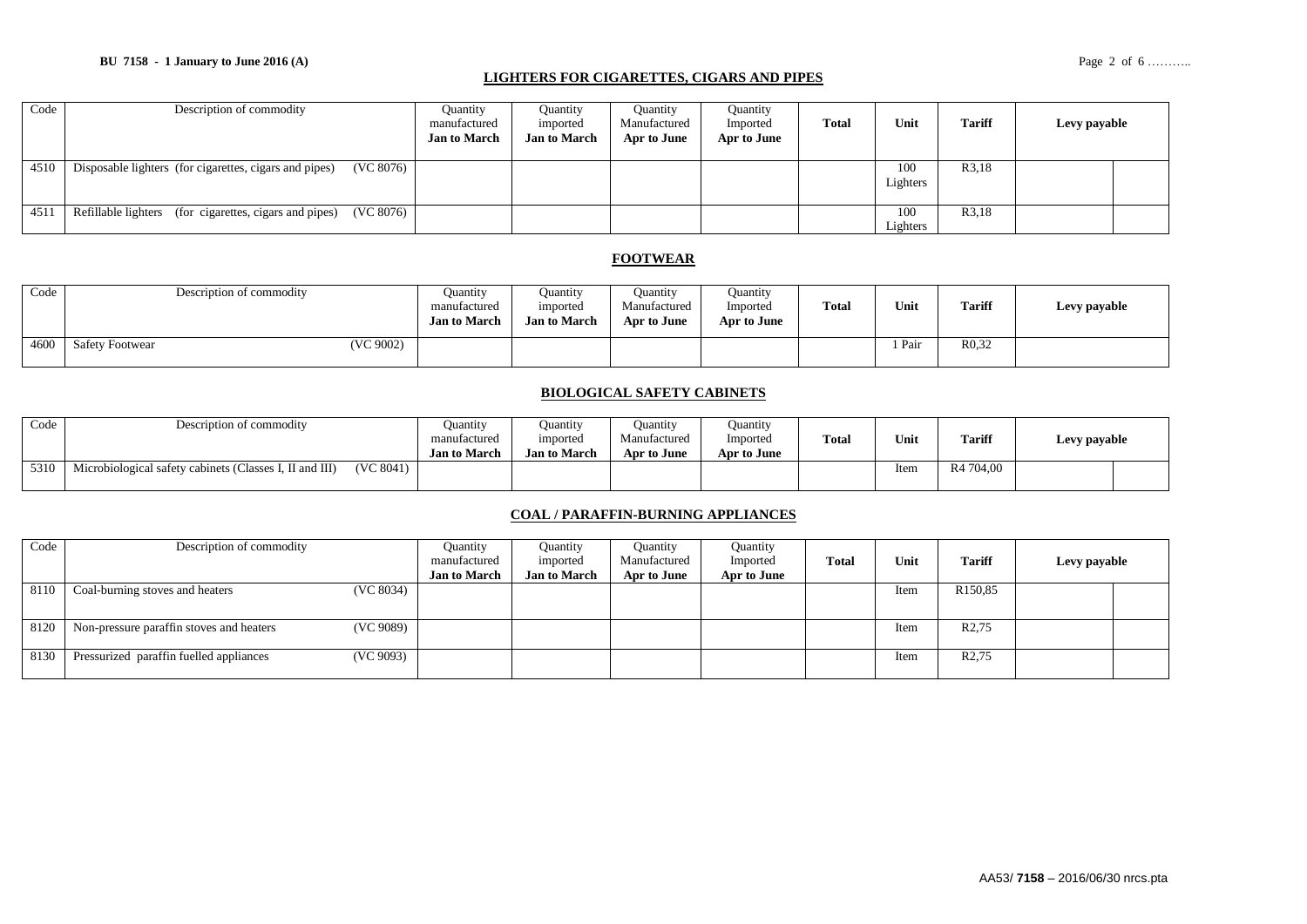#### **FIRE-ARMS**

| Code | Description of commodity                                              | Quantity<br>manufactured<br><b>Jan to March</b> | Quantity<br>imported<br><b>Jan to March</b> | Quantity<br>Manufactured<br>Apr to June | Quantity<br>Imported<br>Apr to June | <b>Total</b> | Unit | <b>Tariff</b>       | Levy payable |  |
|------|-----------------------------------------------------------------------|-------------------------------------------------|---------------------------------------------|-----------------------------------------|-------------------------------------|--------------|------|---------------------|--------------|--|
| 8310 | .22 Rim fire arms<br>(VC 8028)                                        |                                                 |                                             |                                         |                                     |              | Item | R 11,95             |              |  |
| 831  | (VC 8028)<br>Revolvers                                                |                                                 |                                             |                                         |                                     |              | Item | R <sub>18</sub> ,10 |              |  |
| 8312 | Centre fire rifles and pistols<br>(VC 8028)                           |                                                 |                                             |                                         |                                     |              | Item | R <sub>18</sub> ,10 |              |  |
| 8313 | Double-barrel shotguns<br>(VC 8028)                                   |                                                 |                                             |                                         |                                     |              | Item | R <sub>18</sub> ,10 |              |  |
| 8314 | Single-barrel shotguns<br>(VC 8028)                                   |                                                 |                                             |                                         |                                     |              | Item | R <sub>15,41</sub>  |              |  |
| 8315 | All types of replacement barrels<br>(VC 8028)                         |                                                 |                                             |                                         |                                     |              | Item | R <sub>11,95</sub>  |              |  |
| 8316 | Modified rim- and center fire rifles, revolvers and pistols (VC 8028) |                                                 |                                             |                                         |                                     |              | Item | R23,52              |              |  |
| 8317 | Modified double-barrel shotguns<br>(VC 8028)                          |                                                 |                                             |                                         |                                     |              | Item | R <sub>23</sub> ,52 |              |  |
| 8318 | Modified single-barrel shotguns<br>(VC 8028)                          |                                                 |                                             |                                         |                                     |              | Item | R <sub>21,73</sub>  |              |  |

#### **TIMBER**

| Code | Description of commodity                 | Ouantity            | Ouantity            | Ouantity     | <b>Ouantity</b> |              |      |               |              |
|------|------------------------------------------|---------------------|---------------------|--------------|-----------------|--------------|------|---------------|--------------|
|      |                                          | manufactured        | imported            | manufactured | Imported        | <b>Total</b> | Unit | <b>Tariff</b> | Levy payable |
|      |                                          | <b>Jan to March</b> | <b>Jan to March</b> | Apr to June  | Apr to June     |              |      |               |              |
| 4710 | (VC 9092)<br>Preservative Treated Timber |                     |                     |              |                 |              | Per  | R 1,18        |              |
|      |                                          |                     |                     |              |                 |              | m    |               |              |

### **CEMENT**

| Code | Description of commodity   | Ouantity<br>manufactured<br><b>Jan to March</b> | Ouantity<br>imported<br><b>Jan to March</b> | <b>Quantity</b><br>Manufactured<br>Apr to June | Ouantity<br>Imported<br>Apr to June | <b>Total</b> | Unit                 | <b>Tariff</b> | Levy payable |
|------|----------------------------|-------------------------------------------------|---------------------------------------------|------------------------------------------------|-------------------------------------|--------------|----------------------|---------------|--------------|
| 8400 | (VC 9085)<br><b>Cement</b> |                                                 |                                             |                                                |                                     |              | Per<br>Metric<br>Ton | $R_{0,20}$    |              |

#### **DISINFECTANTS & DETERGENTS**

#### **NB : QUANTITY TO BE ROUNDED OFF TO THE NEXT FULL UNIT !!**

| Code | Description of commodities                             | Quantity<br>Manufactured<br><b>Jan to March</b> | Ouantity<br>Imported<br><b>Jan to March</b> | <b>Quantity</b><br>Manufactured<br>Apr to June | Ouantity<br>Imported<br>Apr to June | <b>Total</b> | Unit                                 | <b>Tariff</b>      | Levy payable |  |
|------|--------------------------------------------------------|-------------------------------------------------|---------------------------------------------|------------------------------------------------|-------------------------------------|--------------|--------------------------------------|--------------------|--------------|--|
| 8700 | (VC 8054)<br>Disinfectants and Detergent-disinfectants |                                                 |                                             |                                                |                                     |              | 100<br>liters or<br>$100 \text{ kg}$ | R <sub>6</sub> ,52 |              |  |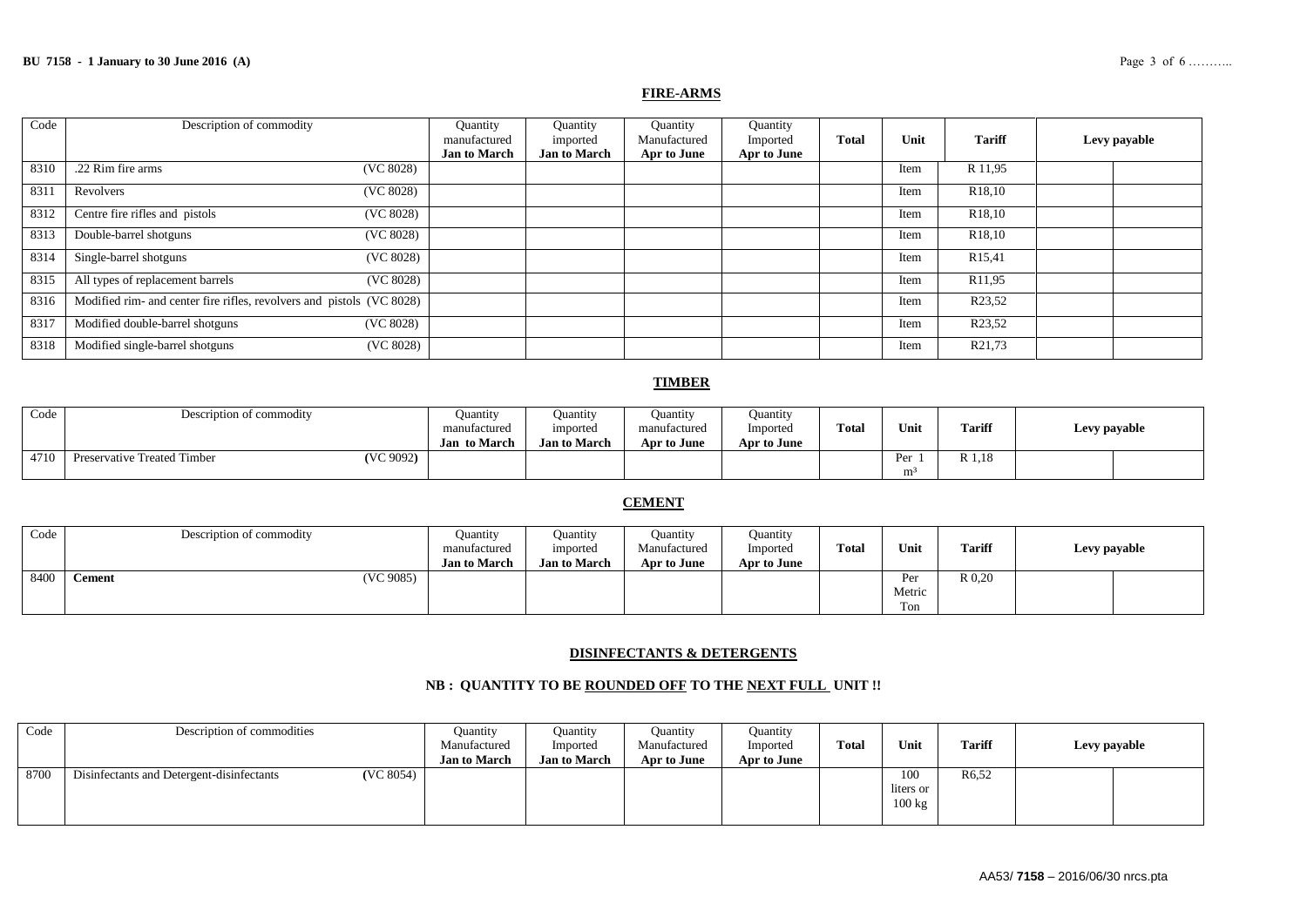#### **PERSONAL PROTECTIVE EQUIPMENT**

| Code  | Description of commodities                                                                                                                                       | Quantity                            | Quantity                        | Quantity                    | Quantity                |              |      |                     |              |
|-------|------------------------------------------------------------------------------------------------------------------------------------------------------------------|-------------------------------------|---------------------------------|-----------------------------|-------------------------|--------------|------|---------------------|--------------|
|       |                                                                                                                                                                  | manufactured<br><b>Jan to March</b> | Imported<br><b>Jan to March</b> | Manufactured<br>Apr to June | imported<br>Apr to June | <b>Total</b> | Unit | <b>Tariff</b>       | Levy payable |
| 8280  | Gas filters and combined filters<br>(SANS 54387)<br>(VC 8072)                                                                                                    |                                     |                                 |                             |                         |              | Item | R 0.36              |              |
| 82802 | Filters for connection by means of breathing hoses to face pieces<br>(VC 8072)<br>(SANS 275)                                                                     |                                     |                                 |                             |                         |              | Item | R 0,36              |              |
| 8281  | Full-face masks<br>(SANS 50136)<br>(VC 8072)                                                                                                                     |                                     |                                 |                             |                         |              | Item | R 11,21             |              |
| 8282  | Half masks and quarter masks<br>(SANS 50140)<br>(VC 8072)                                                                                                        |                                     |                                 |                             |                         |              | Item | R 1,33              |              |
| 8283  | Filtering half masks to protect against particles<br>(SANS 50149)<br>(VC 8072)                                                                                   |                                     |                                 |                             |                         |              | Item | R 0.12              |              |
| 82830 | Valve filtering half masks to protect against gases or gases and<br>(SANS 50405)<br>particles<br>(VC 8032)                                                       |                                     |                                 |                             |                         |              | Item | R 7.22              |              |
| 8284  | Half mask without inhalation valves and with separable filters to<br>protect against gases or gases and particles or particles only<br>(SANS 51287)<br>(VC 8072) |                                     |                                 |                             |                         |              | Item | R 1,33              |              |
| 8285  | Particle filters<br>(SANS 50143)<br>(VC 8072)                                                                                                                    |                                     |                                 |                             |                         |              | Item | $R$ 0.27            |              |
| 8290  | Powered filtering devices incorporating a helmet or a hood<br>(SANS 12941)<br>(VC 8072)                                                                          |                                     |                                 |                             |                         |              | Item | R117,18             |              |
| 82900 | Power assisted filtering devices incorporating full face masks,<br>half masks or quarter masks<br>(SANS 12942)<br>(VC 8072)                                      |                                     |                                 |                             |                         |              | Item | R117,18             |              |
| 8291  | Compressed air line breathing apparatus for use with demand<br>valve for use with a full face mask (SANS 54593-1) (VC 8072)                                      |                                     |                                 |                             |                         |              | Item | R74,02              |              |
| 82910 | Continuous flow compressed air line breathing apparatus<br>(SANS 54594) (VC 8072)                                                                                |                                     |                                 |                             |                         |              | Item | R74,02              |              |
| 82912 | Compressed air line breathing apparatus with demand valve for<br>use with a half mask at positive pressure<br>(SANS 54593-2) (VC 8072)                           |                                     |                                 |                             |                         |              | Item | R74,02              |              |
| 8292  | Fresh air hose breathing apparatus for use with full face mask,<br>half mask or mouthpiece assembly (SANS 50138) (VC 8072)                                       |                                     |                                 |                             |                         |              | Item | R74,02              |              |
| 82920 | Powered fresh air hose breathing apparatus incorporating a hood<br>(SANS 50269)<br>(VC 8072)                                                                     |                                     |                                 |                             |                         |              | Item | R74,02              |              |
| 8293  | Self-contained closed-circuit breathing apparatus of the<br>compressed oxygen or compressed oxygen-nitrogen type<br>(SANS 50145)<br>(VC 8072)                    |                                     |                                 |                             |                         |              | Item | R1 103,00           |              |
| 8294  | Self-contained open-circuit compressed air breathing apparatus<br>(SANS 50137)<br>(VC 8072)                                                                      |                                     |                                 |                             |                         |              | Item | R <sub>161,75</sub> |              |
| 8295  | Self-contained closed-circuit breathing apparatus for escape<br>(SANS 53794)<br>(VC 8072)<br>apparatus                                                           |                                     |                                 |                             |                         |              | Item | R144,31             |              |
| 82951 | Self-contained open-circuit compressed air breathing apparatus<br>with full face mask or mouthpiece assembly for escape<br>(VC 8032)<br>(SANS 50402)             |                                     |                                 |                             |                         |              | Item | R 222,00            |              |
| 82952 | Filtering devices with hood for self-rescue from fire<br>(SANS 50403)<br>(VC 8032)                                                                               |                                     |                                 |                             |                         |              | Item | R 30,14             |              |
| 82953 | Filter self-rescuers for protection against carbon monoxide<br>(SANS 50404)<br>(VC 8032)                                                                         |                                     |                                 |                             |                         |              | Item | R 15,07             |              |
| 82955 | Compressed air escape apparatus with a hood<br>(SANS 51146)<br>(VC 8032)                                                                                         |                                     |                                 |                             |                         |              | Item | R188,88             |              |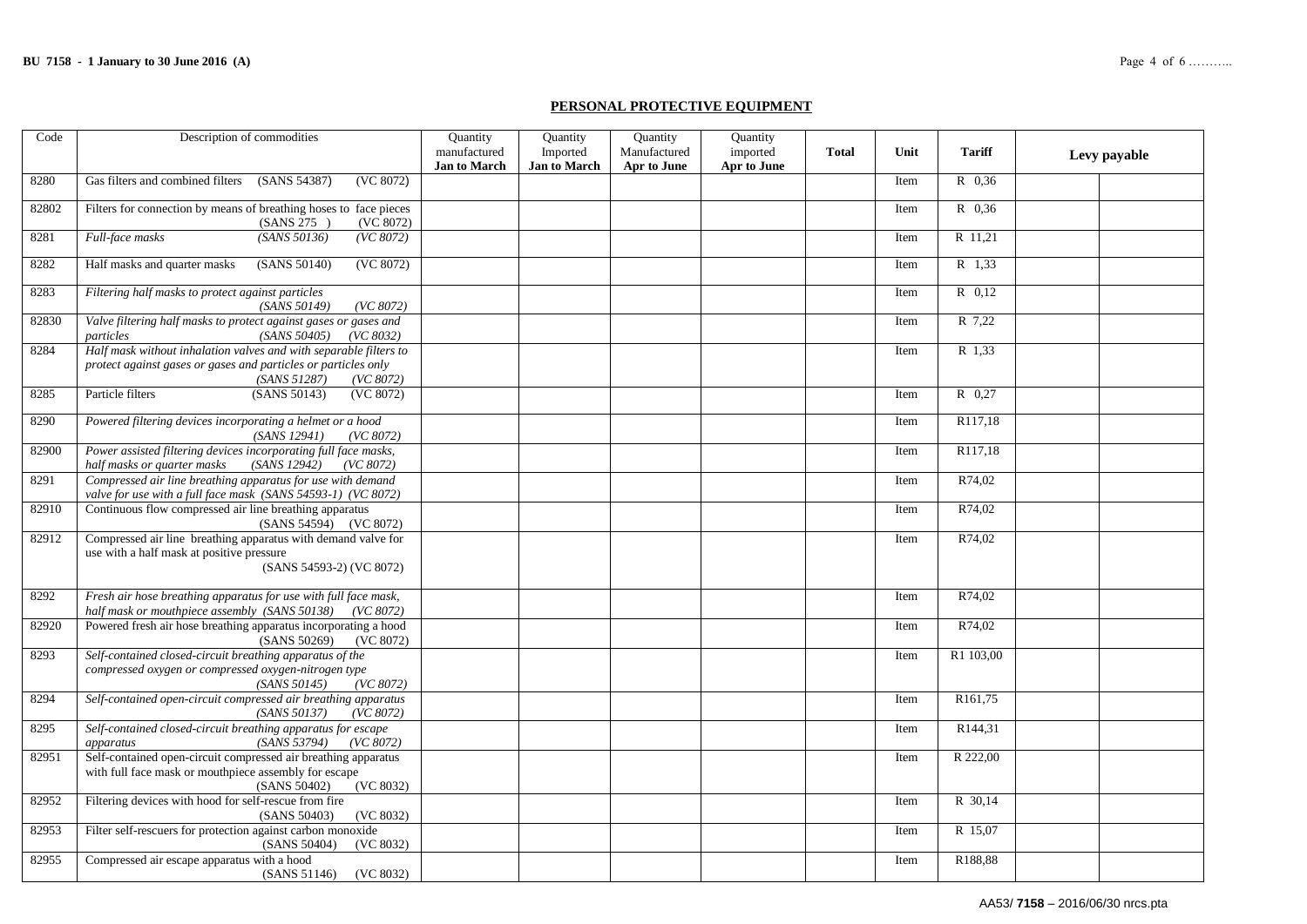| Code  | Description of commodities                                      | Quantity            | Quantity            | Quantity     | Quantity    |              |      |                    |              |  |
|-------|-----------------------------------------------------------------|---------------------|---------------------|--------------|-------------|--------------|------|--------------------|--------------|--|
|       |                                                                 | manufactured        | imported            | Manufactured | Imported    | <b>Total</b> | Unit | <b>Tariff</b>      | Levy payable |  |
|       |                                                                 | <b>Jan to March</b> | <b>Jan to March</b> | Apr to June  | Apr to June |              |      |                    |              |  |
| 4310  | Swimming aids that are carried or worn on the body              |                     |                     |              |             |              | Item | R 0.25             |              |  |
|       | (SANS 53138-1) (VC 8032)                                        |                     |                     |              |             |              |      |                    |              |  |
| 4312  | Swim seats<br>(SANS 53138-3) (VC 8032)                          |                     |                     |              |             |              | Item | R 0.60             |              |  |
| 4314  | Buoyancy aids (level 50)<br>(SANS 12402-5) (VC 8032)            |                     |                     |              |             |              |      | R7,26              |              |  |
|       |                                                                 |                     |                     |              |             |              | Item |                    |              |  |
| 4315  | Special purpose buoyancy aids<br>(SANS 12402-6) (VC 8032)       |                     |                     |              |             |              | Item | R 7.26             |              |  |
| 4313  | Lifejackets for inland / close to shore conditions (level 100)  |                     |                     |              |             |              | Item | R <sub>14,53</sub> |              |  |
|       | (SANS 12402-4) (VC 8032)                                        |                     |                     |              |             |              |      |                    |              |  |
| 43131 | Lifejackets for offshore conditions (level 150)                 |                     |                     |              |             |              | Item | R <sub>14,53</sub> |              |  |
|       | (SANS 12402-3) (VC 8032)                                        |                     |                     |              |             |              |      |                    |              |  |
| 43132 | Lifejackets for extreme offshore conditions (level 275)         |                     |                     |              |             |              | Item | R <sub>14,53</sub> |              |  |
|       | (VC 8032)<br>$(SANS 12402-2)$                                   |                     |                     |              |             |              |      |                    |              |  |
| 43133 | Lifejackets for seagoing ships<br>$(SANS 12402-1)$<br>(VC 8032) |                     |                     |              |             |              | Item | R <sub>14,53</sub> |              |  |
|       |                                                                 |                     |                     |              |             |              |      |                    |              |  |
| 43134 | Special Purpose lifejackets<br>(VC 8032)<br>$(SANS 12402-6)$    |                     |                     |              |             |              | Item | R <sub>14,53</sub> |              |  |

#### **SWIMMING AIDS / LIFE JACKETS**

# **SAFETY GLASS / GLAZING MATERIALS**

| Code | Description of commodities                                  | <b>Quantity</b><br>manufactured<br><b>Jan to March</b> | <b>Ouantity</b><br>Imported<br><b>Jan to March</b> | <b>Quantity</b><br>manufactured<br>Apr to June | <b>Ouantity</b><br>Imported<br>Apr to June | Total | Unit                | <b>Tariff</b>     | Levy payable |
|------|-------------------------------------------------------------|--------------------------------------------------------|----------------------------------------------------|------------------------------------------------|--------------------------------------------|-------|---------------------|-------------------|--------------|
| 4400 | (VC 9003)<br>Safety glass and other safety glazing material |                                                        |                                                    |                                                |                                            |       | Per $1 \text{ m}^2$ | R <sub>0.21</sub> |              |

**Please note: Should you require technical advice or any other information regarding these commodities, please contact Simon Odendaal at Tel 012 482 8860**